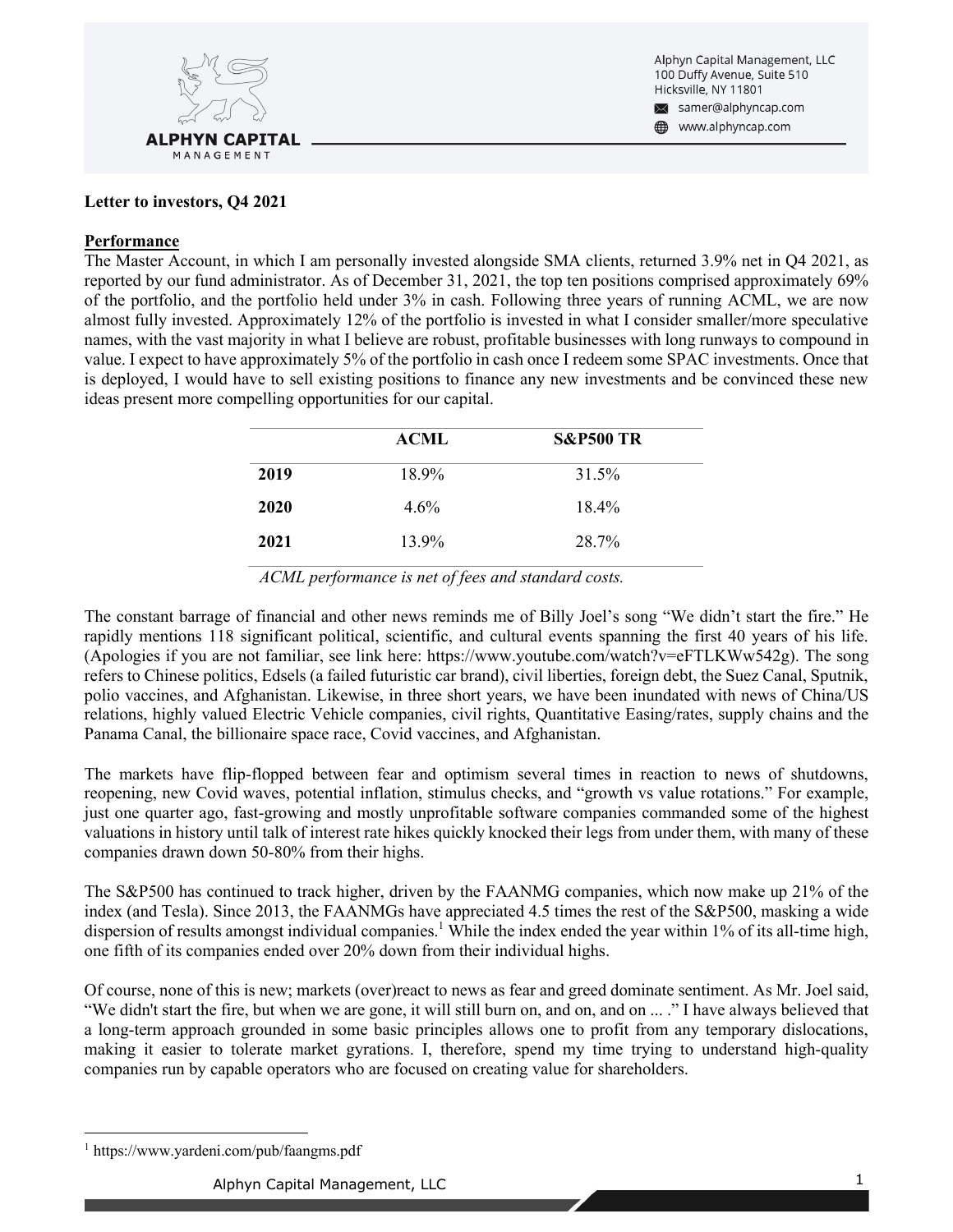I recently enjoyed reading "The mission the men and me" by Pete Blaber, about lessons he learned as a former commander of the elite Delta Force. I wasn't sure what to expect and was curious about the decision-making process of someone faced with, in a very literal sense, hostile life and death situations. I was please to find a sensible and thoughtful approach that is broadly applicable to everyday life and business.

A key point of the book is "when in doubt, develop the situation" by which he means take the time to build context. Mr. Blaber advocates taking time to recognize life's patterns, saturating one's mind with facts about the real-world situation, then allowing time for ideas to incubate before executing decisions with creativity and courage. "Instead of indecision, going off half-cocked, or doing nothing, we understand that time is an ally that allows us to actively build context and uncover the options hidden from those who create 'traditional plans' based on limited information that's frozen in the past – before most options and opportunities have availed themselves." This resonates with the idea of investors taking time to investigate a business to develop a more detailed understanding of its operations. We can then make better decisions, especially during times of stress or volatility, where we neither ignore nor overreact to news but assess our options with an open mind. Moreover, owning companies for extended periods allows us to develop a more nuanced understanding of their operations through different market conditions.

The book vividly illustrates the need to build tacit knowledge from "the guy on the ground" - people interacting with the environment. It makes the point that generals sitting in air-conditioned control rooms thousands of miles away from battle do not always have the tacit knowledge or rich context to make decisions. Similarly, as public investors, we are removed several steps from the day-to-day operations of the companies in which we invest. When debriefing a captured enemy combatant to gain rich contextualized context on Al Qaida, Blaber writes "the main thing I focus on when assessing someone's credibility is his or her motivation. Family, patriotism, revenge, and self-preservation are the motivations that are most often correlated with credibility." A key element of our investing style is to "ride along" with aligned operators and outstanding capital allocators. We try and assess the motivations and level of alignment of company executives and infer their incentives through, for example, their record of actions and compensation. As Charlie Munger says, "show me the incentive, and I'll show you the outcome."

Using a painful example of a battle gone wrong which cost lives in the mountaintops of Afghanistan, the book rails against defaulting to tired old strategies, in this case, the military's reliance on heavy-lift helicopters to deploy troops behind enemy lines, which "alert any and all enemy personnel occupying a target to the approaching assault force," resulting in a deadly ambush. Instead, it advocates relying on innovation, adaptation, and audacity and gives some entertaining examples of the team's ingenious plans. It would seem in both combat and business; winners develop creative solutions "instead of being forced to default to the status quo." They also have the "flexibility to adapt to uncertainties instead of avoiding them because they weren't part of the plan" and "the audacity to seize opportunities, instead of neglecting them due to risk aversion and fear of the unknown."

I am pleased with the differentiated portfolio we have assembled, comprising companies that in my view, embody many of the attributes mentioned above. In the next section I highlight a few examples of how aligned managers are not afraid to take creative and bold steps to create long term value for shareholders. While it sometimes takes the market a while to fully credit our companies, we can use "time as an ally" to allow prices to catch up with their intrinsic value.

## **Discussion on a selection of portfolio positions with an average weight over 1%:**

Positions with an average weight of over 1% of the portfolio throughout the quarter were: Alphabet Inc., Amazon Inc., Brookfield Asset Management Inc., Burford Capital Ltd., CarMax Inc., Colfax Corp., Countryside Properties Plc., Crossroads Systems Inc., Exor NV, Fairfax Financial Holdings Ltd., IAC/Interactivecorp, KKR & Co Inc., Liberty Broadband, Naspers Ltd., Oaktree Acquisition Corp. B, Pershing Square Tontine Ltd. Prosus NV, Tencent Holdings Ltd., Trebia Acquisition Corp., VanEck Vectors Gold Miners and Junior Gold Miners Etfs, Wandisco Plc, and Wayfair, Inc.<sup>2</sup>

<sup>&</sup>lt;sup>2</sup> There is no assurance that any of the securities discussed herein will remain in an account's portfolio at the time you receive this report or that securities sold have not been repurchased. It should not be assumed that any of the securities transactions or holdings discussed were or will prove to be profitable. See "Disclaimers" at the end for more details.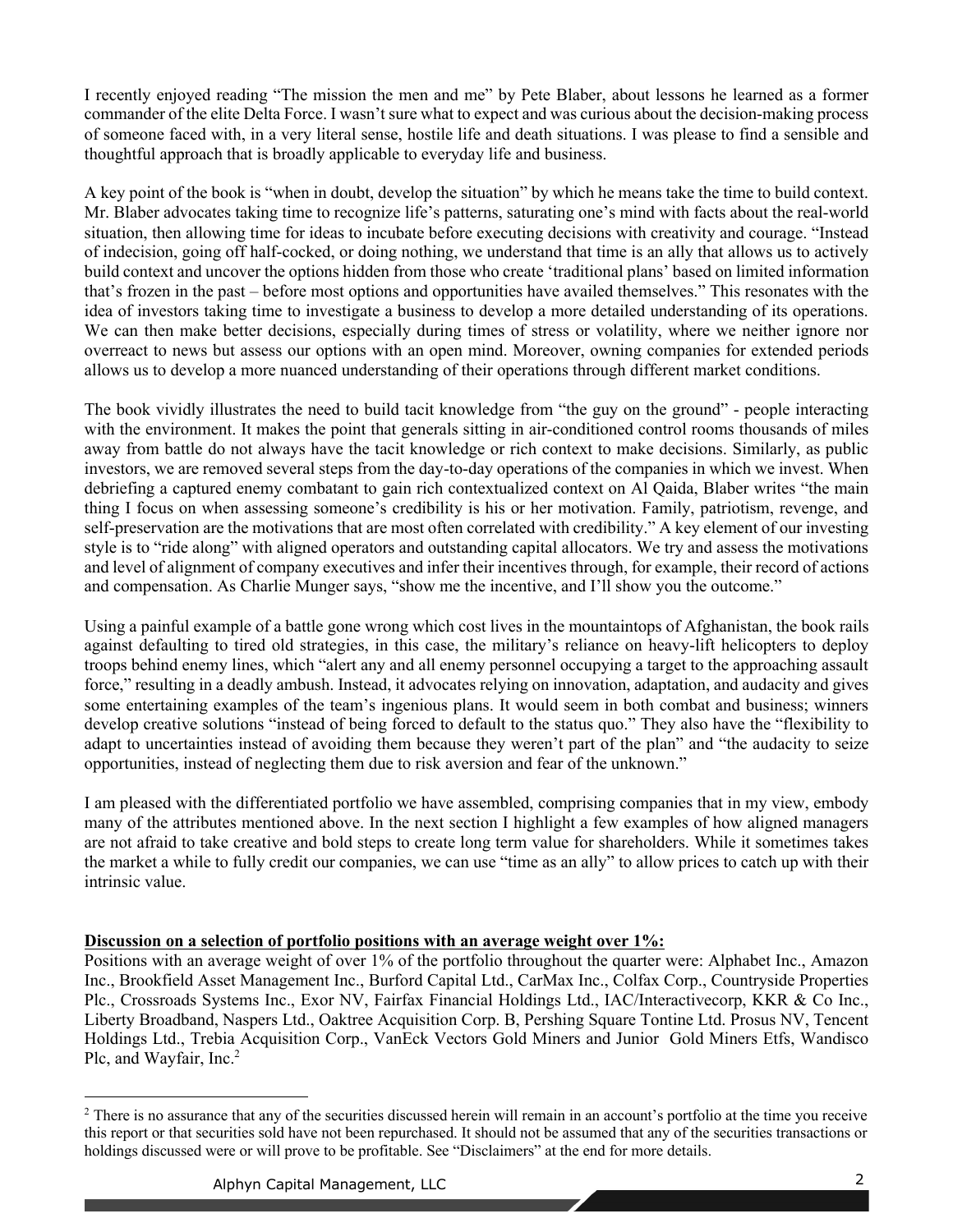## **Alphabet and Amazon – update**

Alphabet and Amazon are well known and largely understood by investors. One doesn't always have to turn over an obscure rock to profit in this business, and good investments are sometimes plainly visible. Nevertheless, I still find it helpful to analyze them on a sum-of-parts basis, as this highlights how they have used their scale to expand beyond their core operations, which will help power their continued growth despite their size.

Alphabet has a dominant position in online advertising with one-third market share and is growing at double-digit percentage rates off a large base. Alphabet uses its prodigious cash flow to finance approximately \$8bn in operating losses in its cloud and "other bets" divisions. Given the roughly \$90bn it generates in the core advertising/serviced business per year, it can well afford to do so. The entire company was worth approximately 22x the core business alone at year-end. This valuation does not include Google Cloud, which generates \$18bn in revenues, growing 48% per year. Google Cloud could be worth over \$300bn<sup>3</sup> in a few years if it catches up to Amazon AWS's 30% margins. In other bets, Waymo, the self-driving unit, last received funding at a \$30bn valuation, and Verily Life Sciences has raised \$2.5bn to date to invest in healthcare data science. Should their moonshot investments in quantum computing or nuclear fusion ever work, it would be difficult to estimate their impact on the world. In the mean time we can enjoy that growing cash flow.

Amazon has been singularly effective at developing logistics and technologies to solve its own pain points in its original first-party retail business and then building those solutions into fast-growing and higher-margin profit centers. Amazon Web Services (AWS) came out of an effort to efficiently scale up Amazon's infrastructure to support its retail growth and provide a platform for third-party merchants.<sup>4</sup> In doing so, Amazon realized it could offer on-demand compute services to third-party developers. Today AWS generates almost \$60bn in revenue, growing at 38% per year, with 30% operating profit margins. The first-party retail business generates approximately \$240bn in revenue at 3% margins; meanwhile, the third-party business generates roughly \$100bn of fees at around 30% margins. Amazon's latest growth area is in selling advertising services to merchants, with revenues of \$30bn, growing at 70% per year and margins of approximately 30%.<sup>5</sup> In July, Andy Jassy, who built AWS, took over as CEO, and it seems he inherited a company with plenty of growth still ahead.

## **Exor NV - update**

Exor signed a definitive agreement to sell its reinsurance subsidiary PartnerRe to Covéa for  $\epsilon$ 7.8 bn, with an expected closing in 2022. The companies first signed a tentative agreement in 2020 before Covéa used Covid to negotiate the price. However, Exor held firm and revived the deal at the original valuation a year later. Moreover, Exor and Covéa/PartnerRe will invest jointly in Exor-managed funds, presumably giving Exor a stream of highquality fees – a classic example of "synthetic leverage."

Following the deal, Exor will be in a uniquely attractive position to create value for shareholders, with a market capitalization of approximately  $\epsilon$ 19bn, comprising  $\epsilon$ 9bn (or 47%) in cash and stakes in Ferrari, Stellantis, CNH Industries, and private assets worth a combined €35bn. The last two numbers add up to materially more than the first, which speaks to the very deep discount the market is attributing to the holding company.

Unsurprisingly, analysts at Exor's recent investor day asked questions regarding buybacks to close the discount. Exor, however, has earmarked only  $\epsilon$ 1bn on debt reduction and buybacks. Instead, its primary focus is on acquiring good businesses in the healthcare, luxury, and technology sectors to grow its net asset value (NAV) per share over the long term. Given Exor's record of compounding NAV per share at  $18.7\%$ , I am optimistic about the significant optionality this could present.

<sup>3</sup> Assume \$18bn revenue grows 30% pa for 4 years, 30% cash flow margin, 20x multiple

<sup>4</sup> https://techcrunch.com/2016/07/02/andy-jassys-brief-history-of-the-genesis-of-aws/

<sup>&</sup>lt;sup>5</sup> Amazon does not disclose all these segmental numbers in this level of detail, so I have made some estimates

<sup>6</sup> Company investor relations page https://www.exor.com/pages/investors-media/net-asset-value-nav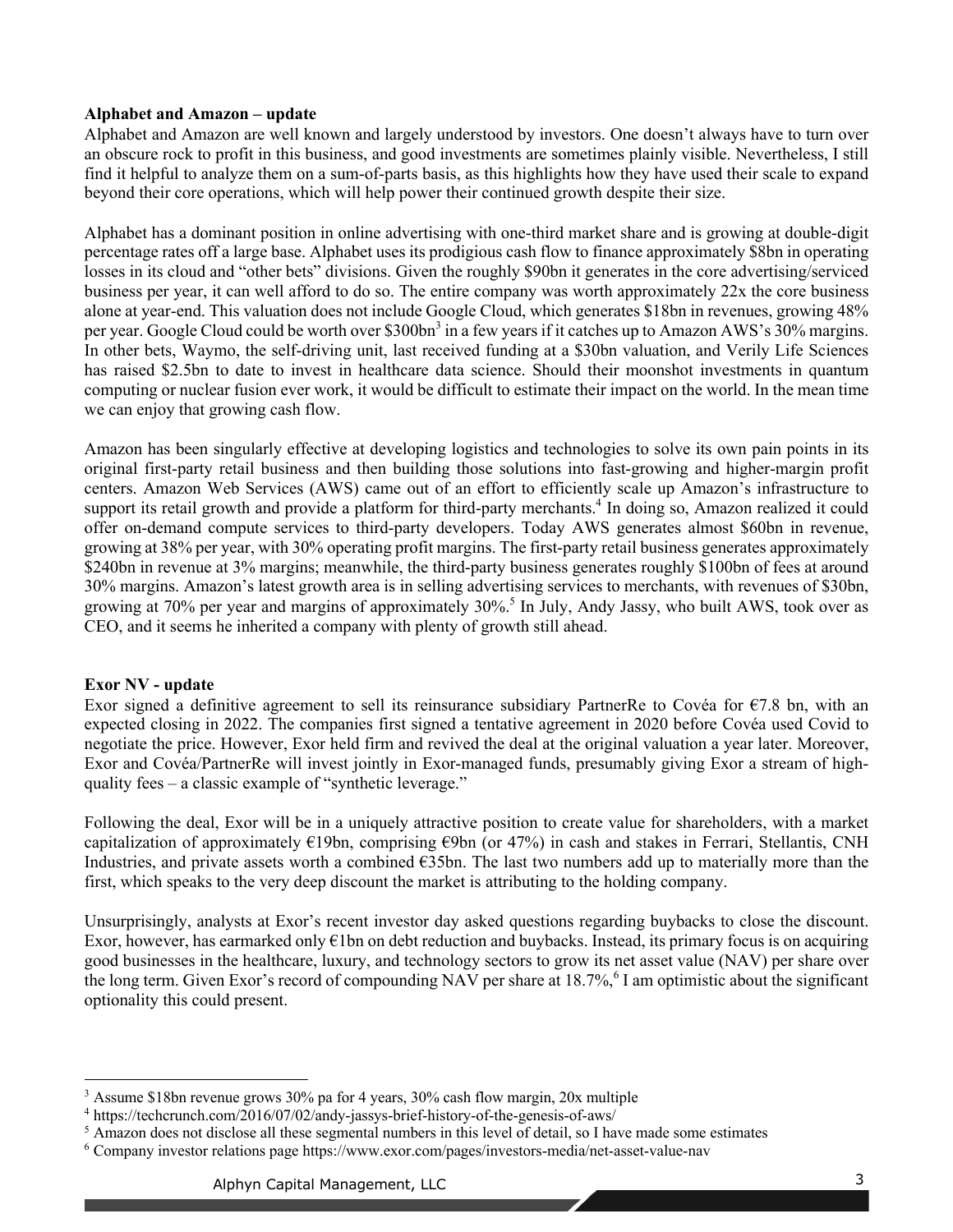### **Fairfax, Inc. - update**

Fairfax, in contrast, is focused on what management view as a steep undervaluation of the company. Even though it gets little notice from the market, Fairfax's growth formula is intact, with record earnings of almost \$2.5 billion in the first nine months of 2021 and book value per share growing 20% in the third quarter. These results were driven in no small part by investment portfolio gains and a 25% growth in gross premiums written, which benefited from a continuing "hard market" in which premiums rates escalate and underwriting standards tighten.

In 2020 Prem Watsa personally bought \$150m of stock, an impressive demonstration of his conviction in the company. Fairfax also bought back 1.4m shares or approximately 5% of shares outstanding. More recently, in Q4 2021, the company sold 10% of its insurance subsidiary, Odyssey Group (which accounts for only 20% of Fairfax's total assets<sup>7</sup>) for \$900m and subsequently bought back 7.4% of parent Fairfax's shares for \$1bn. In my view, this is clever and value accretive capital allocation by a founder with a lot of skin in the game.

## **IAC, Inc. - update**

IAC's strategy is to direct resources opportunistically behind portfolio companies demonstrating traction, in the form of funding and managerial talent, frequently using cash flow from slower growing but profitable subsidiaries to fund fast growers. It typically spins them out, once sufficiently developed, as separate public companies. This "anti-conglomerate" strategy, as Barry Diller has described it, catalyzes the partial elimination of a Holdco discount with each separation. For example, when SAAS companies commanded very high multiples last year, IAC accepted venture investment on attractive terms ahead of spinning out Vimeo.

IAC capitalized on DotDash's recent solid revenue growth and margin expansion this year by purchasing Meredith for \$2.7bn in cash. At first, I worried that buying an old-school print media business was a step backward. However, after listening to the deal presentation, I became more encouraged by the company's rationale. Meredith has strong brands and extensive independent content, which allows it to monetize its long-standing relationships with advertisers through premium display advertising. DotDash, on the other hand, owns challenger brands but has better optimized its content for the online world. For example, it performs better on high-yielding performance marketing (converting clicks directly into purchases/transactions). In addition, it has fast-loading sites with good user interfaces (which dramatically improves ad effectiveness). With the significant overlap between DotDash and Meredith in the home, food, health, beauty, and travel sectors, IAC sees the opportunity to take leadership positions in these categories and significantly ramp up online advertising performance. From this perspective, the plan is in keeping with IAC's long-standing core strategy of investing in offline-to-online transitions. Sometimes the "guy on the ground's" situational context enables them to see better opportunities than we can as passive investors.

## **Oaktree Acquisition Corp. B - update**

In December, Oaktree Acquisition announced its intention to acquire Alvotech, a leading pure-play biosimilar platform. Interestingly, the parent Oaktree Capital has invested in Alvotech for three years, so one would expect it has highly diligenced the opportunity. A biosimilar is a biological product that is highly similar to and has no clinically meaningful difference from an existing approved biological. Biologicals are large complex molecules that have become the standard of care for many difficult-to-treat conditions. Eight of the world's ten highest-selling medicines are biologics, and the market is large, expected to grow 10% per year to a \$555bn market by 2026. The biosimilar market is expected to grow to an \$80bn market. The business case for biosimilars is that they are significantly cheaper to produce and should save the US healthcare system over \$100bn over the next five years.<sup>8</sup>

Alvotech has 7 biosimilar products in its pipeline. The most notable is a biosimilar to rheumatoid arthritis treatment Humira, the world's best-selling pharmaceutical product with \$20bn in annual sales. Alvotech receives milestone payments from partners to finance the development of its products and a cut of revenues following successful

<sup>7</sup> Page 17 of 2020 shareholder letter. https://s1.q4cdn.com/579586326/files/doc\_financials/2020/q4/Letter-to-Shareholders-2020-(Final).pdf

<sup>8</sup> Oaktree Acquisition Corp B transaction presentation transcript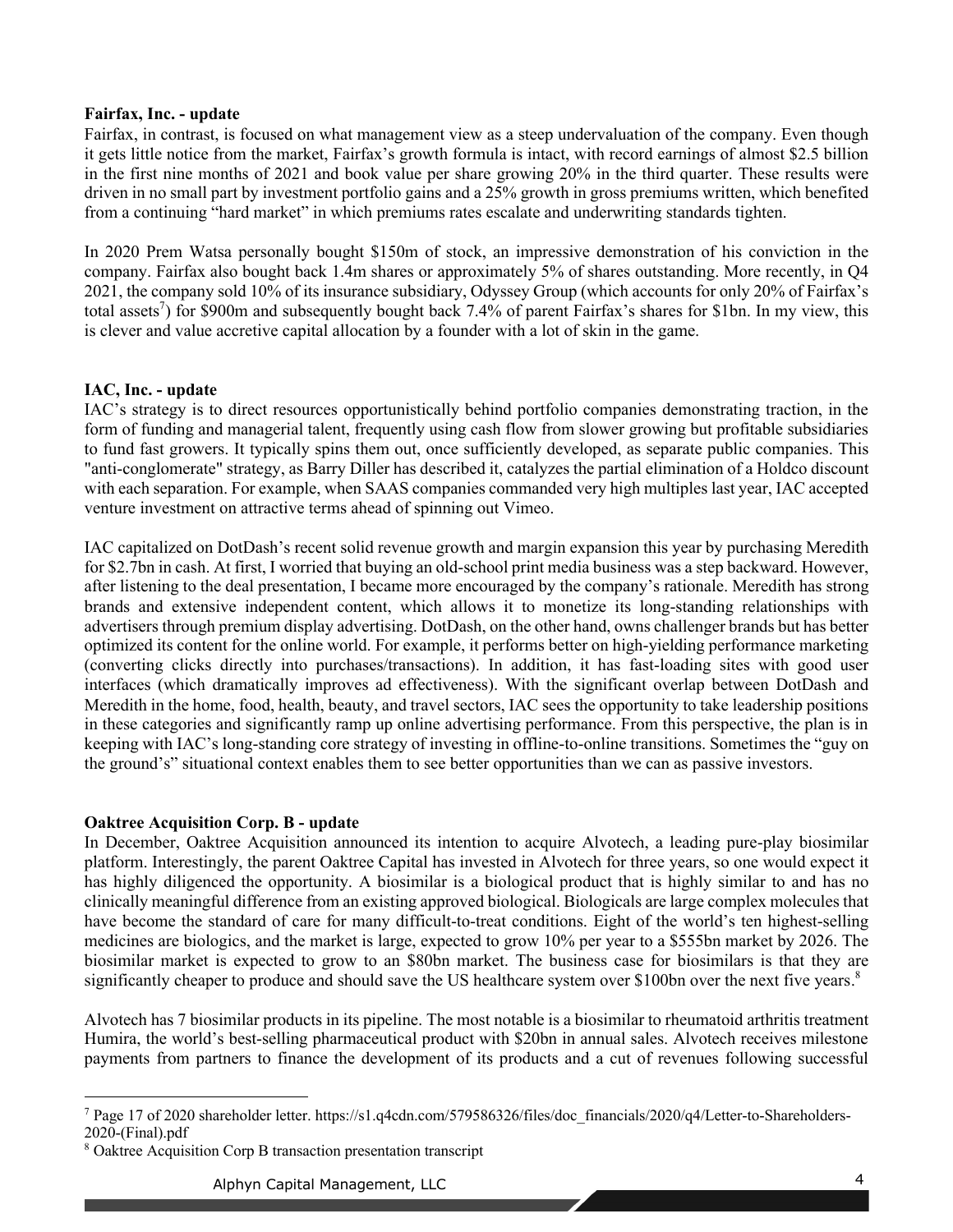commercialization. Notwithstanding the risk inherent in biotech companies, these alternative funding sources align nicely with the type of businesses I seek.

The company forecasts \$800m in 2025 revenue at 60% EBITDA margins, which could make it worth \$7bn-\$9bn using comparable multiples. This would be 3-4x Oaktree's acquisition price of \$2.25bn. While this is clearly at the more speculative "high skew" end of our portfolio, there are several factors that make this a potentially attractive risk-reward, sized appropriately. Alvotech's founder previously built three pharma companies, including one that he grew to \$2bn in revenues and generated 50% annual returns for shareholders. Furthermore, the management team brings deep knowledge of the development process, with collectively 17 successful biosimilar approvals. Together, they have built a pure-play bilosimilar development platform and established a top-tier network of commercial partners (TEVA in the US, STADA in the EU, and Yangtze River in China). Finally, on December 12, the European Commission has approved the use of Alvotech's Humira biosimilar in the EU, bringing it a step closer to commercialization.

### **Wandisco, Plc. - update**

At long last, Wandisco may be getting some traction. In October, the company finally gained General Availability on Microsoft's Azure cloud, opening the pipeline for enterprise adoption of their data migration solution. Then, in the last few weeks of December, the company announced three deals, one each via Amazon AWS, Google Cloud, and IBM.

The Google deal is notable, given the sheer amount of data involved. Bosch has entered a "Commit to Consume" contract valued at a minimum of \$6m over five years to replicate over an exabyte of automobile sensor data to the Google Cloud. The deal allows for increased consumption, potentially growing to \$10m-20m in revenues. An exabyte is 1,000 petabytes, and 50x the 20-petabyte deal Wandisco agreed previously with AT&T. Importantly, WANdisco's Fusion product was 25x faster than Google's product, which at least underscores Fusion's technical superiority in the very large data segment. Finally, this "internet of things" deal expands the target market beyond the original Hadoop server migration market.

While this is a great start, Wandisco needs to book significantly more revenues to prove the investment thesis. Therefore, I continue to monitor the company's progress.

#### **Wayfair, Inc.– new position**

I initiated a starter position in Wayfair, the online furniture retailer. I have been following the company for a few years but had refrained from pulling the trigger as the company had not been profitable. I wanted to see how the company executed its ambitious logistics plans. Wayfair has been a big beneficiary of Covid, as people focused on their homes and home offices during lockdowns, and the company posted a little under one billion dollars in Free Cash Flow in 2020 (after subtracting share-based compensation). In the fourth quarter, Wayfair's stock declined 40% from its high as the market began to worry about the potential short-to-medium-term impact reopening might have on demand for furniture, which I felt presented a decent opportunity to initiate a small position. (With the benefit of 20-20 hindsight, waiting a few more weeks would have been better!)

The furniture market has a few key characteristics. While 60% of goods sold are commodities (think paper towels, e.g. Bounty, and batteries, e.g. Duracell), and 20% are groceries, 10% are fashion, and 10% are home goods.<sup>9</sup> In contrast to commodities, shoppers in home goods are searching for unique, personal items. Shoppers like to browse and get inspired, and text searches alone are less effective in describing, say, a particular type of sofa one hopes might fit in a living room. Moreover, most furniture is unbranded and produced by a fragmented industry of small and medium-sized businesses across the globe. Therefore, an aggregator such as Wayfair has a significant negotiating position (classic Porter's 5-forces).<sup>10</sup> Finally, furniture is bulky, heavy and prone to damage, which is challenging for traditional online delivery logistics. For example, 30% of Wayfair's products are too big to be shipped by FedEx or UPS.

<sup>9</sup> https://www.joincolossus.com/episodes/73227114/shah-developing-every-skill?tab=blocks

<sup>&</sup>lt;sup>10</sup> https://hbr.org/1979/03/how-competitive-forces-shape-strategy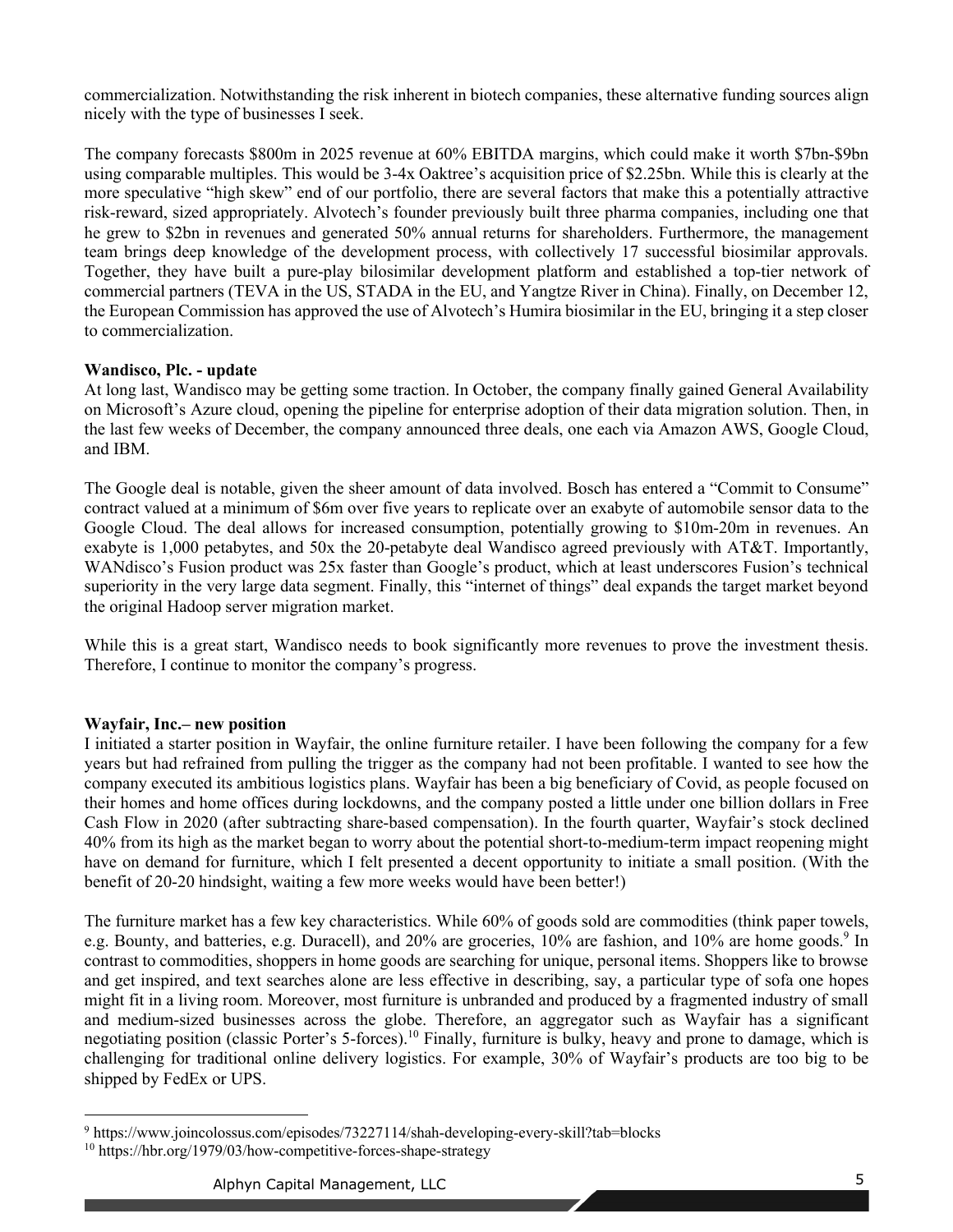To fulfill consumer desire for uniqueness and variety, Wayfair offers its 31m unique customers 22m different products. For example, it provides 7,000 different bedroom layouts to inspire its customers. To achieve this variety, Wayfair partners with 16,000 suppliers. Wayfair focuses on customer acquisition and interaction, marketing, and merchandising. It employs 4,100 customer service associates to provide as high-quality a service as possible. The suppliers concentrate on product development, design, manufacturing, and quality control.

Wayfair has invested heavily in logistics to handle the complexity of shipping so many goods from so many different points of origin. Firstly, it established warehouses in China and Vietnam close to suppliers (the International Supply Chain operations). Wayfair is now a top 30 importer to US by volume, benefitting from volume discounts and the ability to combine less than container loads into one container, further saving on transport costs.

Next, Wayfair established CastleGate, its fulfillment network, in which suppliers pay Wayfair to manage their inventory (which requires a high degree of trust). By gaining more control of the logistics process, Wayfair can "forward position" products, shipping them to warehouses closer to end customer locations, using its algorithms to predict demand. CastleGate speeds up delivery to two days or less vs. over four days from standard drop shipping and reduces the number of touchpoints, shrinking costs and minimizing damage and returns. CastleGate currently handles approximately one-third of total volumes. Products within CastleGate feature higher in search results with a "2-day delivery" badge, which can lead to a 130% uplift in sales.

Finally, the company has built the Wayfair Delivery Network specializing in large item delivery. WDN handles 90% of large parcels in the middle mile and 70% of large parcels in the last mile. Overall, Wayfair has three main competitive advantages. Firstly, it has achieved household brand status in the US, Canada, and the US. Second, it has network efficiencies as millions of customers attract suppliers, and more suppliers provide product variety which attracts customers. Third, Wayfair has economies of scale as one of only a handful of companies handling global logistics for bulky items. Given that logistics cost 20% of each revenue dollar, this advantage should grow as the company grows.

Amazon is frequently brought up as a legitimate competitive threat, and so I have spent some time reading transcripts of interviews with former employees of Wayfair, Amazon, and IKEA. The general view of these "guys on the ground" is that a specialized player such as Wayfair should be able to create more efficient logistics for bulky items than a generalist. For example, a customer would ideally receive a rug, sofa, table, and desk lamp from disparate manufacturers in one delivery, so that the rug can be laid down before the other heavy items are assembled. Traditional delivery logistics are not optimized for this level of coordination and give Wayfair a point of differentiation as it improves its offering.

At \$14bn, Wayfair generates substantial revenue yet makes up only 2% of the global home goods market. The company believes it has the potential to 8x this by 2030 as both the overall market grows from \$840bn to \$1.2tr and more buying shifts online, from the current 20% to closer to 50% as is found with more traditional e-commerce. While these numbers seem optimistic to me, I'd note that if the company merely maintains its current share of online home goods sales (historically, it has taken up to 40% of online growth), it would generate \$60bn in revenues by 2030. With scale, margins should improve (as the company demonstrated could happen in 2020). Management estimates long-term cash flow margins of over 10%, I use 8% after share based compensation, which results in a cash flow number approximating \$5bn, compared to the year-end market capitalization of roughly \$20bn.

The company still has a few things to prove; for example, that customers will consistently return for repeat purchases and not "churn" away. The company spends the equivalent of one year's worth of gross margin per customer and needs customers to come back to be reliably profitable. Management points to the 70% of revenues that come from repeat purchases as indication that customers return to, for example, purchase ancillary furnishings after buying a central item of furniture. Still, it is a metric I will continue to follow.

Overall, I believe Wayfair has a good chance of being one of a handful of major global online furniture players, run by forward-thinking founders who were bold enough to invest in differentiated logistics over many years. As a result, it is well-positioned to ride the growth in online furniture sales. Wayfair generates \$1bn in revenues from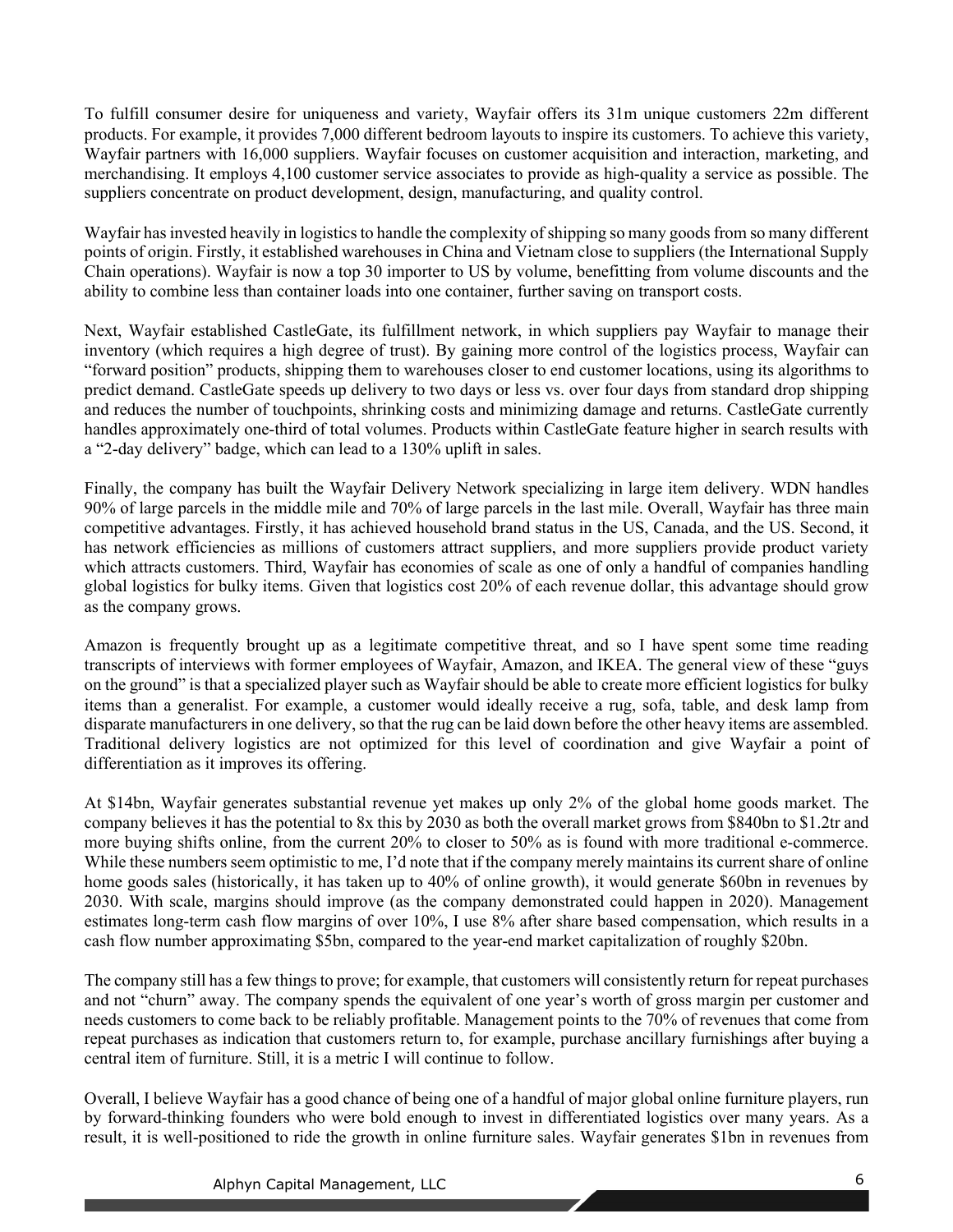Canada, Germany, and the UK, and \$1.5bn from a growing B2B offering (a sub-market with no dominant player), which provide further avenues for future growth.

# **Gold mining ETFs**

I sold the junior miner ETF and consolidated proceeds into the majors ETF. This was both to harvest tax losses and consolidate our portfolio, as the two ETFs track reasonably well to each other while the majors are less volatile.

Samer Hakoura Alphyn Capital Management, LLC January 2022